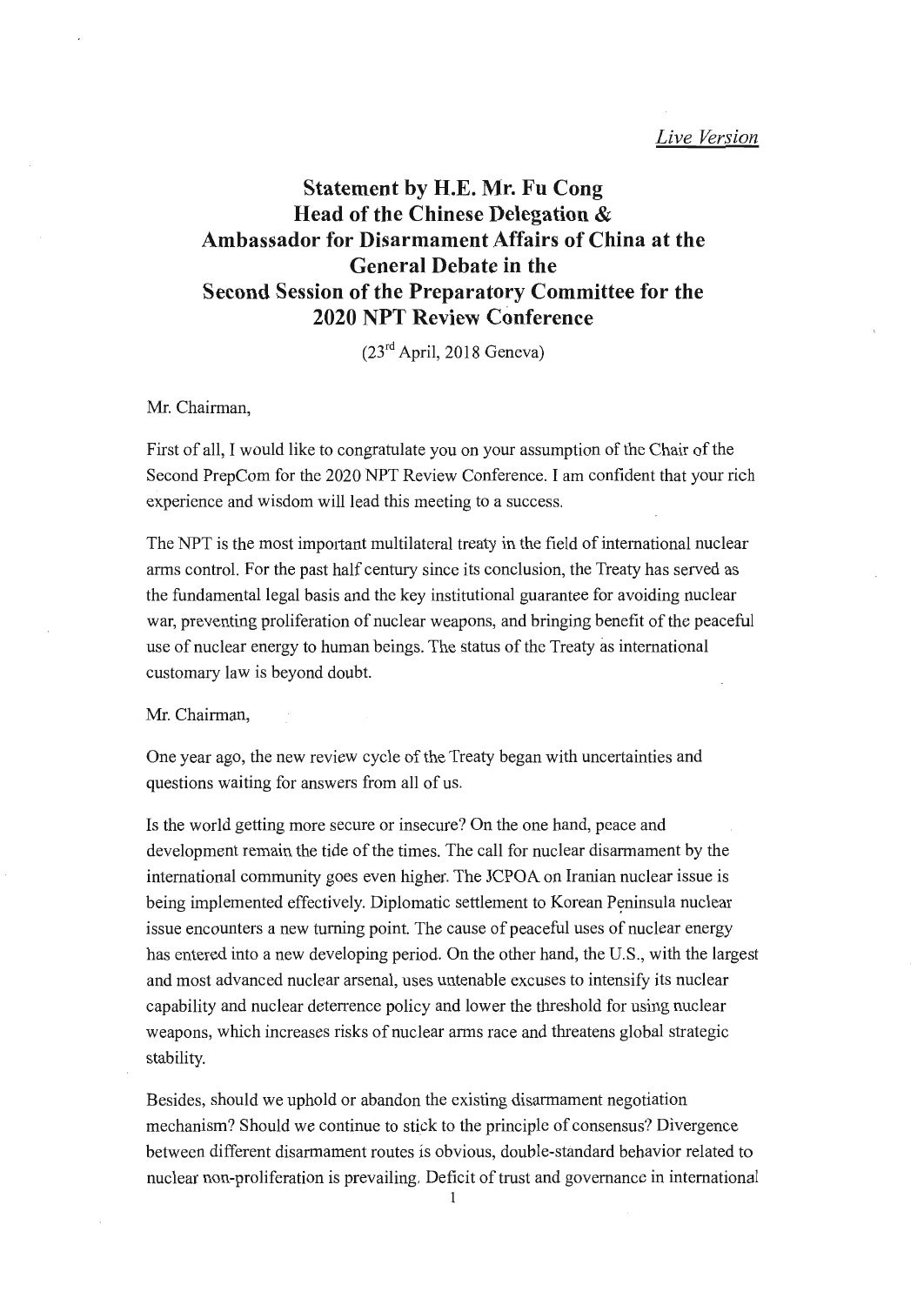security is prominent. The Treaty is facing unprecedented challenges.

## Mr. Chairman,

Against the background of globalization, the cold-war mentality and zero-sum game mindset is outdated. Pursuing absolute security will only raise tension and the risk of war, and make the world more insecure. The world could enjoy lasting peace only by the common security of all countries. In this review cycle, we should remain true to our original aspiration, safeguard multilateralism firmly, insist on equal dialogue and consultation, so as to comprehensively maintain and promote the authority, universality and effectiveness of the Treaty.

Firstly, respect each country's legitimate security concern. A world free of nuclear weapons could not be achieved in one day. When addressing nuclear non-proliferation hot spot issues, we could neither break away from regional security environment. We should cultivate the awareness of a community of shared future for mankind, uphold a new concept of common, comprehensive, cooperative, and sustainable security, in order to build an open, inclusive, clean, and beautiful world that enjoys lasting peace, universal security, and common prosperity.

Secondly, respect the tide of the times of peace and development. Comprehensive prohibition and thorough destruction of nuclear weapons go along with the tide of the times of peace and development. Nuclear-weapon States should take more concrete actions to fulfill their obligations under the Article 6 of the Treaty. In this regard, states possessing the largest nuclear arsenals bear special and primary responsibility for nuclear disarmament. All nuclear-weapon States should reduce the role of nuclear weapons in national security doctrines, and commit themselves in a legally binding manner to no-first-use of nuclear weapons, which is the most practical and valuable measure for nuclear disarmament at present.

Thirdly, respect the Treaty mechanism. Double-standard and pragmatism, which may cause severe erosion to the authority and effectiveness of the Treaty, are the biggest enemy of the Treaty mechanism and the existing system. While implementing the Treaty, we must adopt the same standard from the beginning to the end.

Fourthly, respect the previous review outcomes of the Treaty. We should fully utilize the roadmap function of previous review outcomes, engage in consultations with constructive attitude, break the stalemate on difficult issues, such as the Middle East WMD-free-zone, and enhance the these outcomes with our concrete actions.

#### Mr. Chairman,

China is committed to the path of peaceful development and has been actively promoting the build-up of the community of shared future for mankind. China will